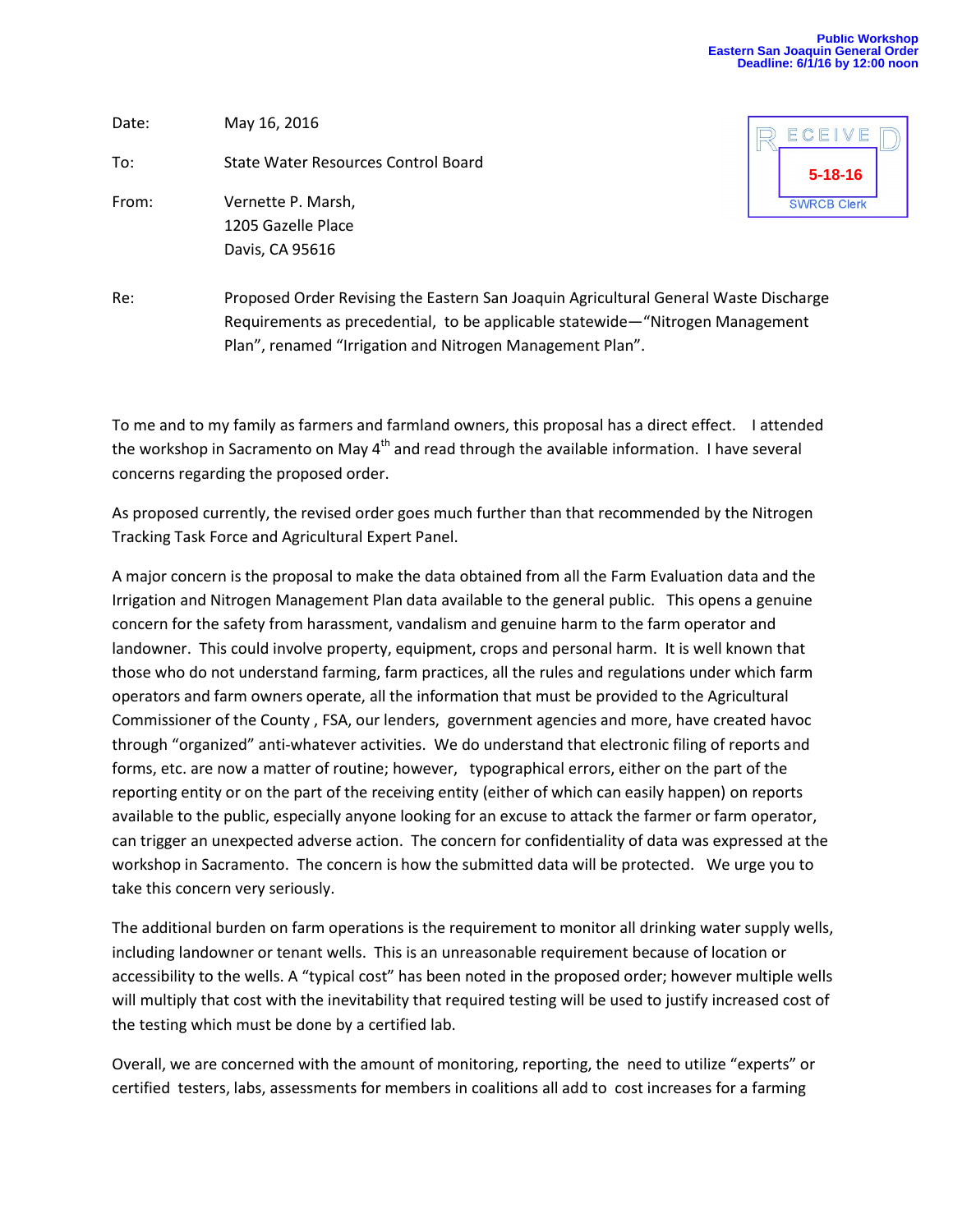operation. When all operations, even low vulnerability are included in the requirement, it does become a burden. The application of this proposal with its most strict regulations to all farming operations/irrigated fields is a "one size fits all" situation. It will be punitive to those whose irrigated fields are at low vulnerability. It also does not recognize the many differences, including the watersheds, in the various regions of the state. There is a need to use a common sense approach, recognize the need for flexibility and the recommendations of the Nitrogen Tracking Task Force and Agricultural Expert Panel. Going far beyond those points with the vast expansion of mandates is an over-reach.

All costs of a coalition must be borne by its members who will also have higher costs as a direct result of the expanded regulations. Ultimately, at the end of the day, if it costs more to operate the farm land than the income received, that farmer or farm operator is out of business. The economic impact of onerous, complex rules and regulations, no matter how imposed, must be considered in the context of the entire picture of compliance. In the revised order, all operations, whether in a coalition or not, whether a high-vulnerability operation or not will be required to meet the same regulatory requirements, creating additional economic, time consuming and regulatory burden on those who are not in high vulnerability and for those who choose to be part of a coalition, with the express purpose of being better able to meet the requirements and reporting, especially if a vulnerable operation. The acreage ranges set to determine categories of size of operation are questionable.

Not only will individual operations' costs rise exponentially, the cost of a coalition will also increase exponentially due to the expanded reporting requirements. The requirement that coalitions must report the individual data, not an aggregate level as previously done, to the Regional Water Quality Control Board, which makes the data available to the general public. Again, that brings the issue of security of the data to the level of extreme concern.

To quickly summarize, one overall concern is the lack of flexibility and recognition by the Water Board of the differences in the regions and areas of the state regarding watersheds, soils and other elements affecting agriculture. Simply put, "one size does not fit all". The other concern is the expansion of reporting requirements and the expectations of added "duties to coalitions and farms. Another concern is the security of data from individual operations that could be accessed by the general public. Changing aggregate data to specific identifiable data source jeopardizes security. Another concern is the inevitable increase in costs for the farm operation.

We all want our water to be high quality and we are willing to work toward that end; however, if rules regulations, monitoring and reporting are made so over-reaching, costly in time and monetary demands and jeopardizing to the operation, the will to comply drastically decreases. Then facing the farm operation are the enormous destructive penalties.

I urge the Board to remember that common sense and the acknowledgement that at the end of the day, if the farm operation does not make money, it is out of business, its employees lose their jobs and the multiplier effect occurs.